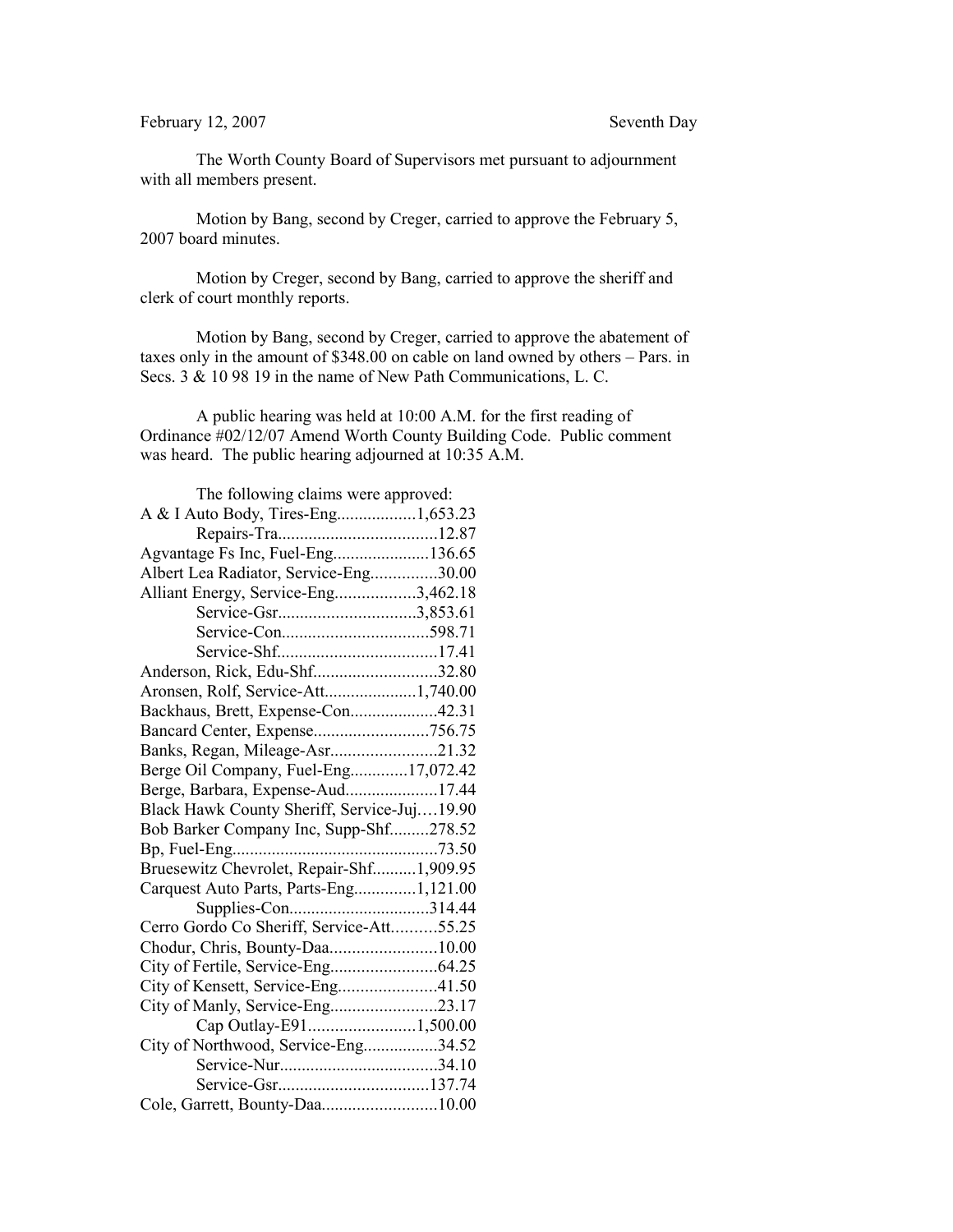| Cole, Jesse, Bounty-Daa30.00                |  |
|---------------------------------------------|--|
| Community Care Inc, Service-Mha1,589.06     |  |
| County Case Management, Dues-Mha198.00      |  |
| Crysteel Truck Equip, Equip-Eng11,855.00    |  |
| Department of Human Serv, Icf-Mha1,722.65   |  |
| Des Moines Stamp Mfg Co, Supp-Shf79.15      |  |
|                                             |  |
| Dick's Place, Service-Shf101.25             |  |
| Ehrich, Cherrice, Mileage-Mha126.28         |  |
| Electronic Engineering, Service-Shf204.25   |  |
|                                             |  |
|                                             |  |
| Electronic Specialties, Service-Eng313.36   |  |
|                                             |  |
| Evercom Systems Inc, Service-Shf288.75      |  |
|                                             |  |
| Fidlar Companies, Supplies-Rec145.44        |  |
| Fisher, Jane, Mileage-Mha220.99             |  |
| Forrester, Andrew, Grant Promo-Nur243.30    |  |
| Fred Pryor Seminars, Edu-Shf149.00          |  |
| Gildner Properties, Rent-Soc200.00          |  |
| Grafton Fire Department, Cap-E911,500.00    |  |
| Greve Law Office, Copies-Att136.50          |  |
| Hanson, Jake, Mileage-Trs134.96             |  |
| Haugsdal, Craig, Mileage-Asr31.16           |  |
| Heartland Power Coop, Service-Eng26.00      |  |
|                                             |  |
| Heartland Technology, Service-Dap32.50      |  |
|                                             |  |
|                                             |  |
| Hotsy Equipment, Repairs-Eng79.47           |  |
| Huber Supply Co, Supplies-Eng391.97         |  |
| Hygienic Laboratory Acct, Supplies-Con11.00 |  |
|                                             |  |
| Ia St Assn of Assessors, Dues-Asr300.00     |  |
| Ingersoll, R Michael, Mileage-Shf34.44      |  |
| Ios Office Solutions, Supplies-Eng72.27     |  |
| Iowa Co Recorder's Assn, Dues-Rec150.00     |  |
| Iowa Dept of Public Safety, Serv-Shf966.00  |  |
|                                             |  |
|                                             |  |
| Jensen, Bobbie, Mileage-Mha50.02            |  |
| Johnson, Hal, Exp-Nur389.12                 |  |
| Konica Minolta Business, Service-Nur52.83   |  |
|                                             |  |
| Kuennen, Tina L, Grant Promo-Nur160.00      |  |
| Lake Mills Lumber Co, Supplies-Eng86.39     |  |
|                                             |  |
| Liberty Square, Service-Mha1,085.00         |  |
| Low's Standard, Fuel-Asr24.00               |  |
| Low, Lonnie, Trees-Eng290.00                |  |
| Manly Junction Signal, Publi-Eng25.00       |  |
|                                             |  |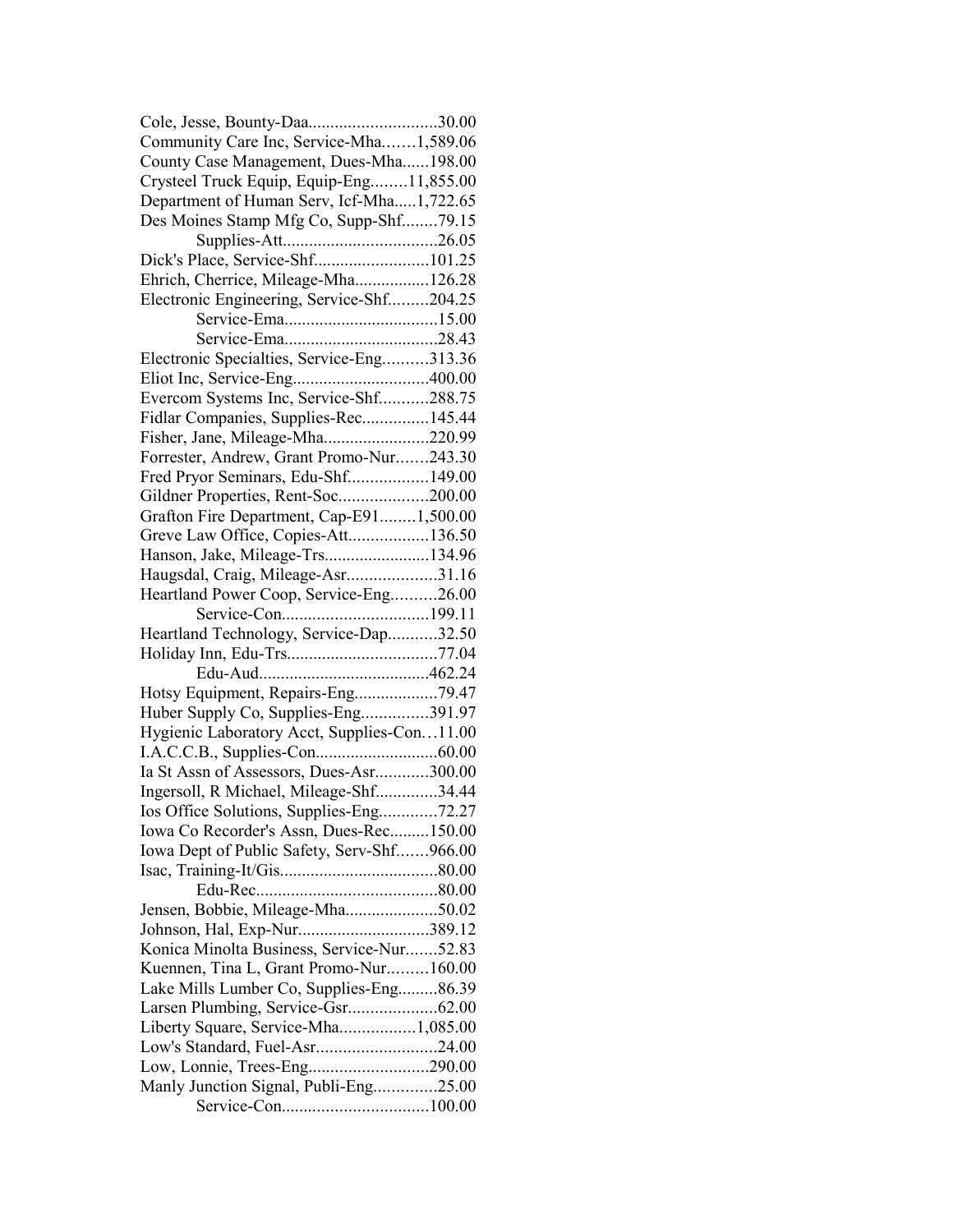| Subscription-Rec25.00                       |  |
|---------------------------------------------|--|
|                                             |  |
| Marshall & Swift Inc, Service-Eng142.64     |  |
|                                             |  |
|                                             |  |
| Martin Marietta Aggregat, Rock-Eng236.05    |  |
| Mason City Business, Service-Trs8.67        |  |
| May, Dennis, Mileage-Sup50.84               |  |
| Mechem, Elsie L, Mileage-Mha63.96           |  |
|                                             |  |
|                                             |  |
| Menards, Supplies-Eng149.67                 |  |
|                                             |  |
| Mental Health Center, Service-Mha4,334.90   |  |
| Service-Mha350.00                           |  |
|                                             |  |
| Mercy Medical Center, Service-Mex395.40     |  |
|                                             |  |
| Midwest Wireless, Service-Eng41.64          |  |
|                                             |  |
|                                             |  |
|                                             |  |
|                                             |  |
| Mireles, Jessie, Mileage-Mha246.00          |  |
| Mireles, Sandra, Mileage-Mha423.94          |  |
| Mitchell Co Care, Service-Mha1,395.00       |  |
| Mueller, Marty, Bounty-Daa10.00             |  |
|                                             |  |
| National Sheriff's Assn, Dues-Shf50.00      |  |
| Next Generation Technolo, Serv-Mha610.00    |  |
|                                             |  |
| North IA Area Comm Colle, Train-It/Gis82.54 |  |
| Northern Iowa Therapy Pc, Serv-Nur650.00    |  |
| Northern Safety Technolo, Equip-Shf1,395.00 |  |
| Northwood Ag Products, Supplies-Con43.16    |  |
| Northwood Anchor, Service-Con121.60         |  |
|                                             |  |
|                                             |  |
|                                             |  |
|                                             |  |
|                                             |  |
| Adv Promo-Nur358.83                         |  |
|                                             |  |
| Northwood Electric Inc, Service-Eng1,474.73 |  |
| Northwood Equip Inc, Repairs-Eng190.48      |  |
| Northwood Lumber Co, Supplies-Eng34.50      |  |
|                                             |  |
|                                             |  |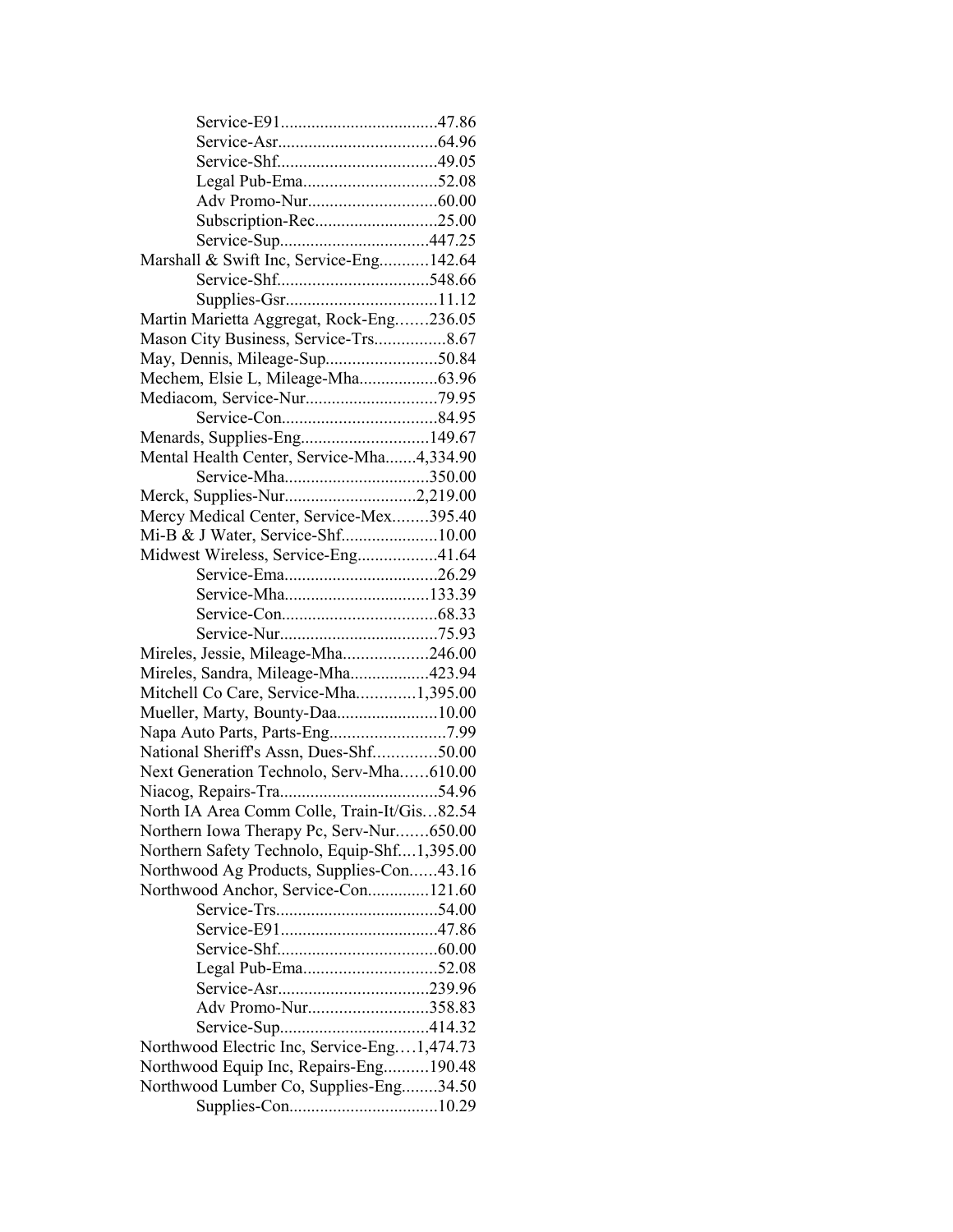| Northwood Motor Co, Maint/Rep-Shf286.70       |  |
|-----------------------------------------------|--|
| Northwood Sanitation, Service-Nur60.00        |  |
|                                               |  |
| Northwood Short Stop, Grant Promo-Nur. .20.00 |  |
| Northwood True Value, Supplies-Nur23.96       |  |
| Northwood Welding, Supplies-Eng111.94         |  |
| Northwoods State Bank, Service-Trs45.20       |  |
|                                               |  |
| Transport-Shf374.55                           |  |
| Opportunity Village, Service-Mha1,020.92      |  |
| Osage Municipal Utilities, Service-Ema23.78   |  |
| Pathology Associates, Service-Mex2,850.00     |  |
|                                               |  |
| Printing Services Inc, Supplies-It/Gis29.97   |  |
|                                               |  |
|                                               |  |
|                                               |  |
| Pyland, Wendy, Grant Promo-Nur160.00          |  |
| Quill Corporation, Supplies-Trs229.94         |  |
|                                               |  |
|                                               |  |
| Ram Systems, Service-Nur480.00                |  |
| Rohne, Joel, Mileage-It/Gis291.51             |  |
| Russell, Joyce, Mileage-Asr37.72              |  |
| Sanofi Pasteur Inc, Supplies-Nur187.87        |  |
| Secretary of State, Dues-Shf30.00             |  |
| Shurtz, Eric, Bounty-Daa30.00                 |  |
| Signatures Supper Club, Grant-Nur140.05       |  |
| Simplex/Grinnell, Service-Gsr1,636.00         |  |
| Singelstad's Hardware, Supplies-Eng12.15      |  |
| Staples Credit Plan, Supplies-Ema16.53        |  |
| The Sidwell Company, Equip-Eng2,975.75        |  |
|                                               |  |
|                                               |  |
| Tompkins Jr, Richard N, Service-Chm79.20      |  |
| Trading Post, Supplies-Eng1,684.82            |  |
|                                               |  |
| Treasurer, State of Iowa, Serv-Chm675.00      |  |
| Treasurer-State of Iowa, Icf-Mha27,686.54     |  |
|                                               |  |
| Service-Mha2,735.74                           |  |
|                                               |  |
|                                               |  |
| Truax Company Inc, Supplies-Con664.52         |  |
| Tsp Court Reporting, Service-Att490.85        |  |
| Us Cellular, Service-Eng82.69                 |  |
|                                               |  |
|                                               |  |
| Van Gaard Appraisal, Service-Asr1,017.50      |  |
| Ver Helst Snyder Drug, Supplies-Asr32.24      |  |
|                                               |  |